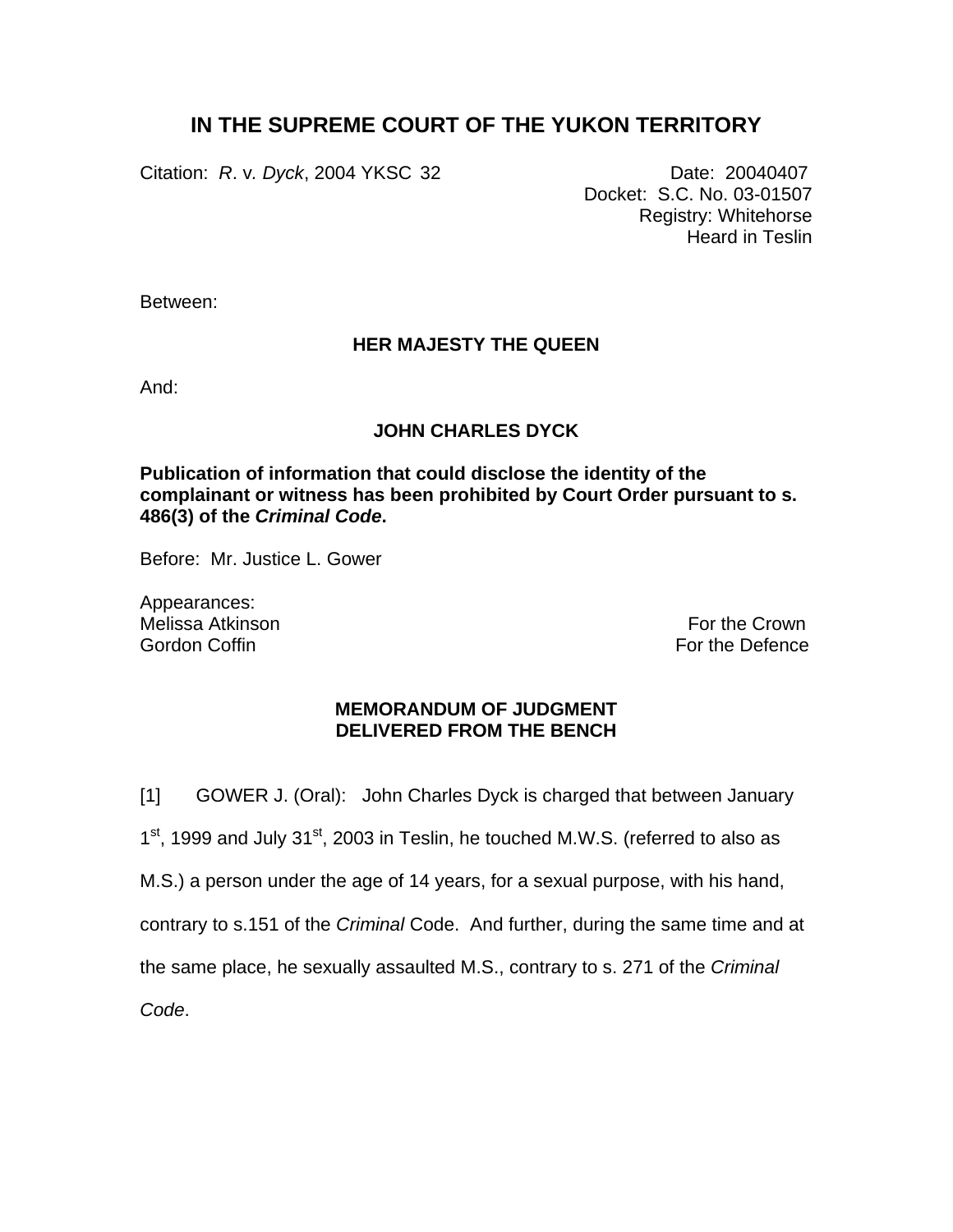[2] The trial took place here in Teslin on April  $5<sup>th</sup>$ ,  $6<sup>th</sup>$ , and  $7<sup>th</sup>$ , 2004. As part of the Crown's case, I heard evidence from the complainant's mother, D.S., and the complainant. I have seen a series of four photographs depicting the houses in the cul-de-sac where the accused and complainant have resided during the time period of the indictment. For the defence, I heard from the accused and his wife T.D.

[3] Both Crown and defence agree that this is a case where credibility is the primary issue, in particular the credibility of the complainant and the accused. They also agree that the case of *R.* v. *W.(D.) [D.W.]*, [1991] 1 S.C.R. 742, sets out the test that I am bound by, and I will paraphrase from that case. First, if I believe the evidence of the accused, I must acquit him. Second, if I do not believe the evidence of the accused, but if I am left in a reasonable doubt by it, I must acquit the accused. Third, even if I am not left in a reasonable doubt by the evidence of the accused, I must ask myself whether I am convinced of the guilt of the accused beyond a reasonable doubt on the basis of the evidence which I do accept as fact.

[4] Let me say at the outset that this is a very difficult case for a number of reasons. First, there is the young age of the complainant, who was born May 18<sup>th</sup>, 1996. She is currently almost eight years old, but was around the age of four when she says that some of the sexual contact occurred. Second, there is the fact that the complainant is the accused's niece. Third, there is the fact that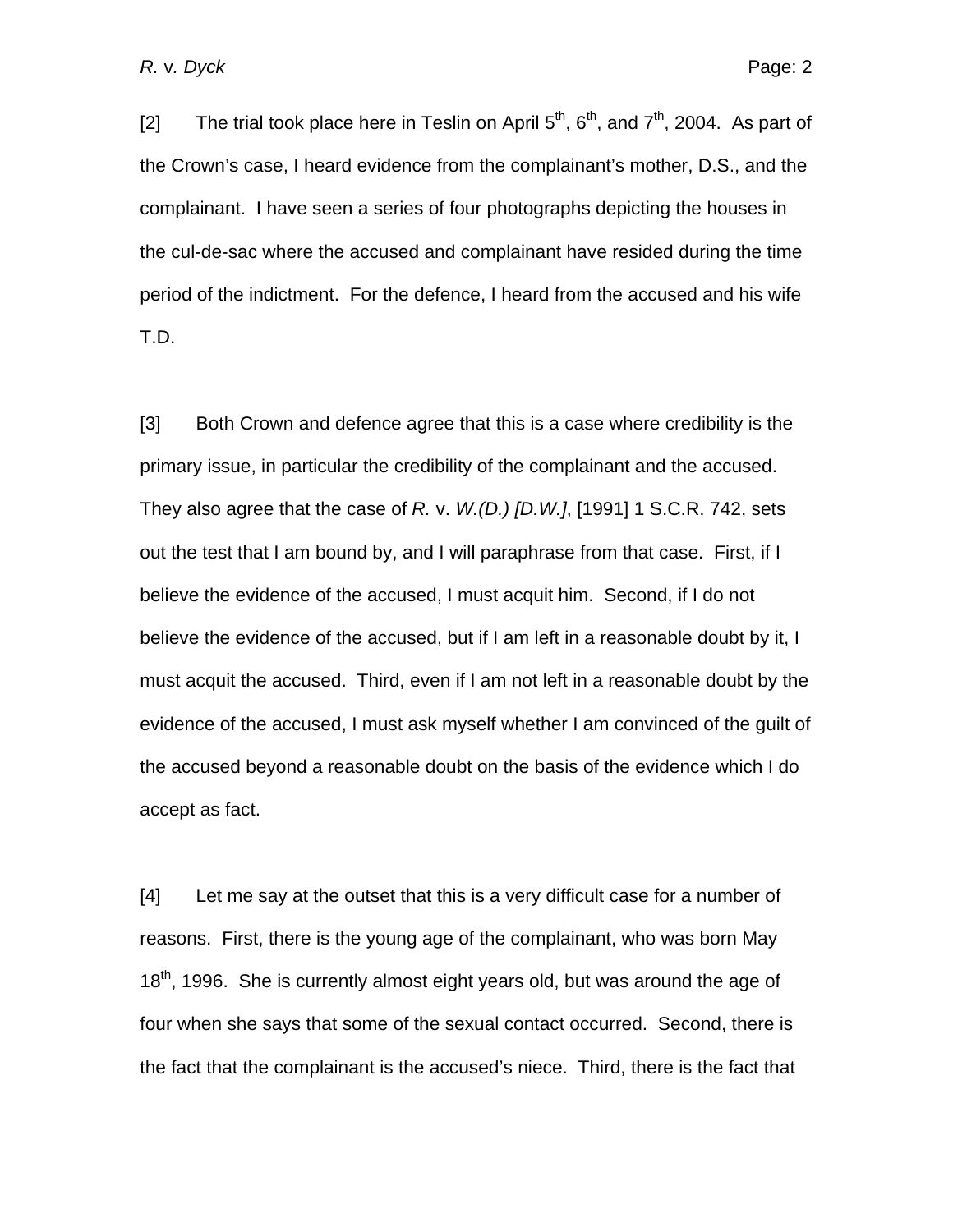the accused's daughter is the best friend of the complainant, so close that they are like sisters. Fourth, there is the fact that the complainant's family and the accused's family reside in houses which are only metres apart in a small subdivision just outside of Teslin. Fifth, there is the fact that the two families have historically been extremely close, indeed almost communal, and that they in turn are part of a close-knit extended family which will somehow have to bear the burden of this conflict for some time to come.

[5] It is clear the Crown has the burden of proving these offences and that this proof must be beyond a reasonable doubt. Mr. Dyck is presumed innocent unless and until I find him guilty.

[6] M.S. presented herself, in her evidence, as the Crown submitted, in an open, clear and honest manner. She testified on her promise to tell the truth. She showed remarkable courage and clarity in parts of her evidence. She seemed certain about specific incidents of sexual contact by the accused.

[7] I am not saying in these reasons that I disbelieve the complainant and I hope that the witness assistants will convey that to her. However, I am not persuaded beyond a reasonable doubt that what she said happened actually happened, at least not by the hand of this accused. After considering all the evidence from all the witnesses and both of the exhibits, I am left with a reasonable doubt about the guilt of the accused.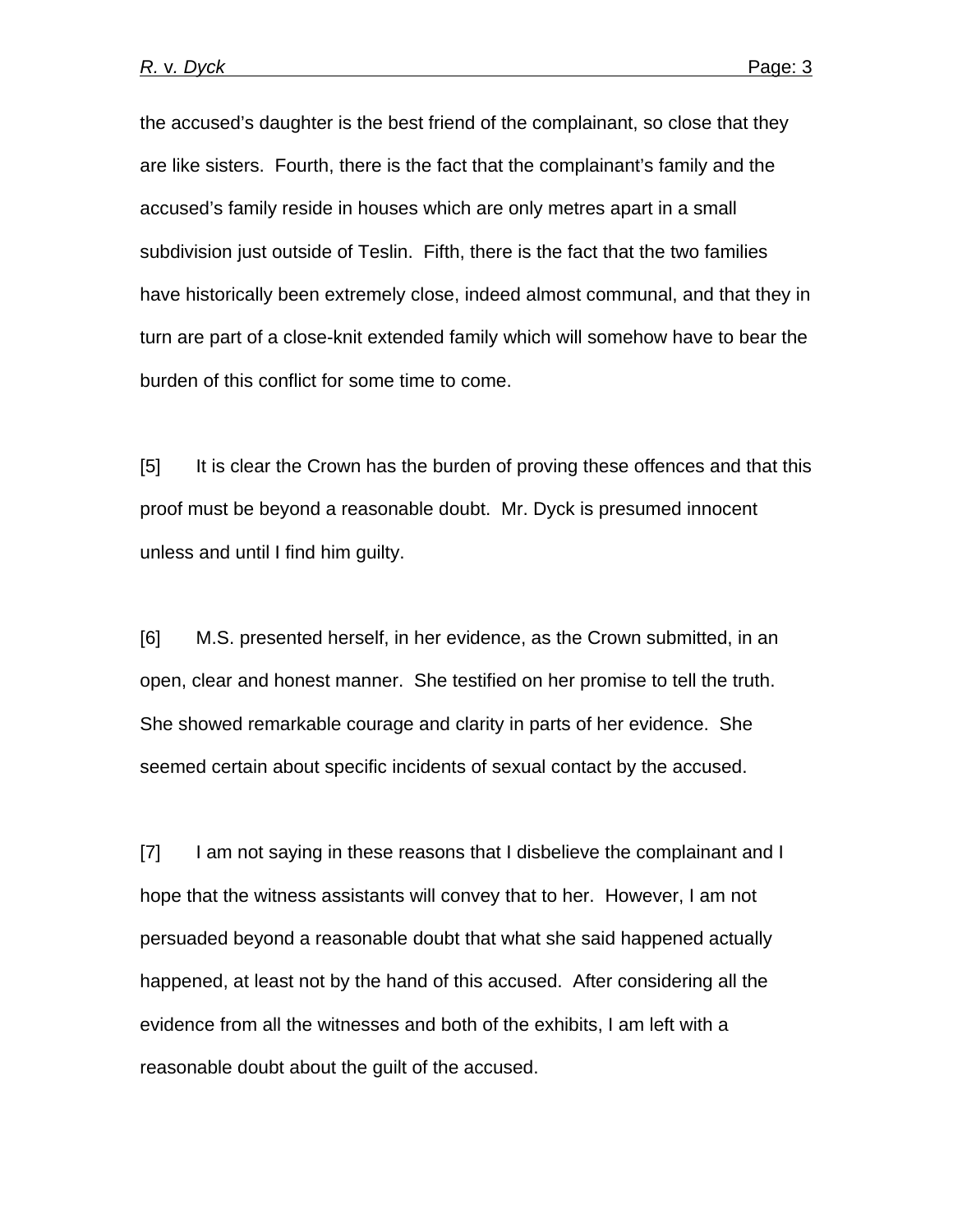[8] As defence counsel paraphrased *W.(D.) [D.W.]*, this is not a choice of who to believe. As I said, if I believe the accused, I must acquit. I do not say I believe the accused. Conversely, I don't disbelieve the complainant. Rather, I don't know who to believe and, therefore, must give the benefit of the doubt to the accused and acquit him. I may be suspicious that something unlawful occurred here, but that is not enough. In order to reject entirely the evidence of the accused, I need to be able to articulate a reason or reasons, and I find myself unable to do so. I was put off a bit by the unfortunate tendency of the accused to smile repeatedly during his testimony. I found that odd given the serious allegations being made and the family turmoil which has apparently resulted. However, I really don't think it would be fair to the accused to make too much of that aspect of his demeanour. No doubt he was nervous and perhaps this was his way of releasing his internal tension.

[9] I agree with defence counsel that the accused was relatively straightforward and consistent in his testimony. He admitted his criminal record. Although, there was a small glitch in that regard, that was clarified once I asked the Crown to show the written record to the accused, as the Crown's questions on the point had become confusing even for me. He freely admitted, on crossexamination, to having an alcohol problem even though this was not necessarily apparent from his criminal record and was not a factor in evidence at this trial. He didn't try to dodge the question, argue the point or sugarcoat his answer. He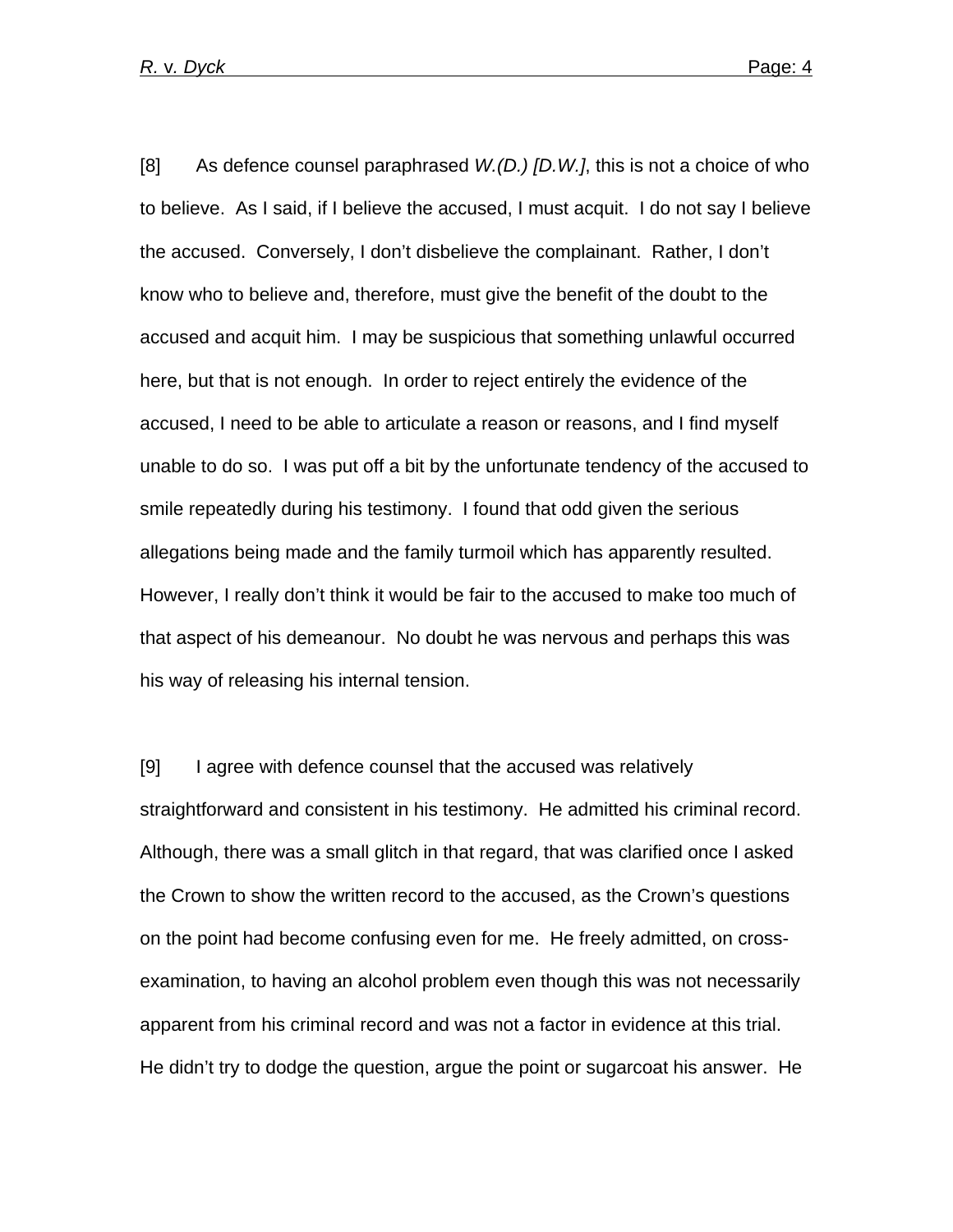simply said "Yes". He also said he always slept with his wife T.D. when the […] children slept over. T.D. corroborated that and I found her to be a credible witness in general.

[10] The Crown says I should reject the accused's testimony for four reasons. One, that the fluid nature of the children going back and forth between the two households for sleepovers on weekends and holidays and almost daily in the summer means that it was at least possible there were times when M.S. slept over at the accused's residence and T.D. would not have been present. However, that was contradicted directly by not only the evidence of the accused, but also by his wife T.D. Further, as I recall, there was no particular crossexamination by the Crown on that point, to create the possibility that there were times during these sleepovers when T.D. would not have been present.

[11] Second, the Crown mentioned that there was inconsistency in the accused's evidence about whether his children were heavy or light sleepers, and inconsistency between his evidence and that of T.D. I agree that there were some inconsistencies there.

[12] Third, the Crown submitted that the accused said he never moved M.S., during sleepovers, and that it was not plausible that he would have treated M.S. any differently from his own children, which he did pick up and move from time to time. However, the note I have is that when the accused was asked about M.S.'s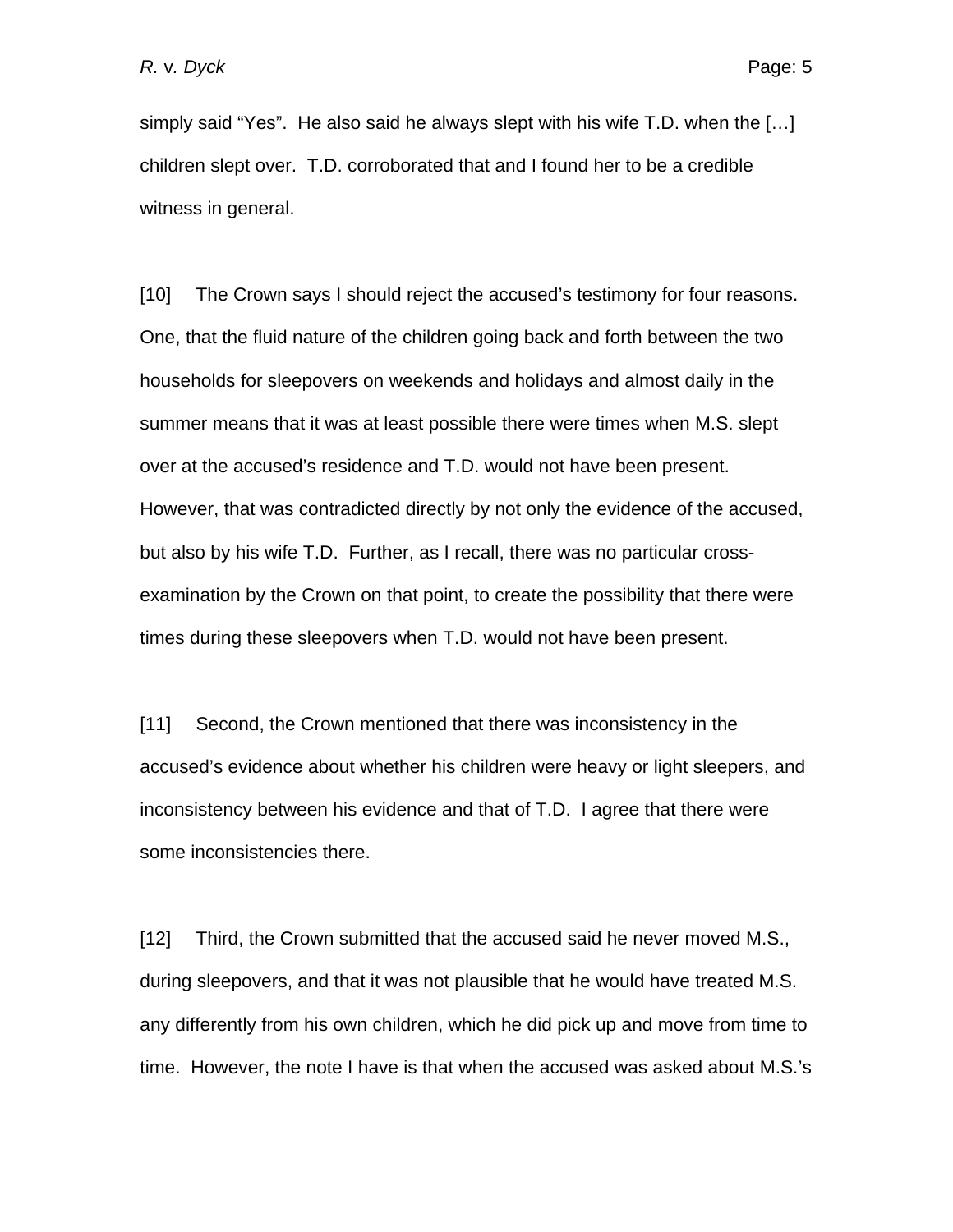evidence and the proposition that he carried her elsewhere in the house, his answer was that he would probably be picking her up and putting her on the couch. And then a further question was asked, whether he recalled taking her out of C.'s bed (the complainant's cousin) and moving her, and he said no, that didn't happen. However, he didn't absolutely deny picking her up and moving her from the floor onto the couch, as he might have done with his own children. So there was not a complete denial in that regard.

[13] The fourth point made by the Crown was there was internal inconsistency by the accused regarding his time in Grande Prairie, which he described as a "rough time". The Crown said that he started off by saying that he had a generally good paying job, but then noted the various problems that he experienced in order to justify why he described it as being a rough time. I have to say I don't fully understand the Crown's submission on that point. One has to be fair to the accused in recognizing that this was testimony that was given all at once. When he initially talked about this being a rough time, my notes indicate that he described making a lot of money, but that half of that went to pay bills, that he lost weight, that it took a toll on "our health", meaning the health of the family and that they were basically living from paycheque to paycheque. So in a global context, as the accused was testifying about that point, I don't find that there is an internal inconsistency at all.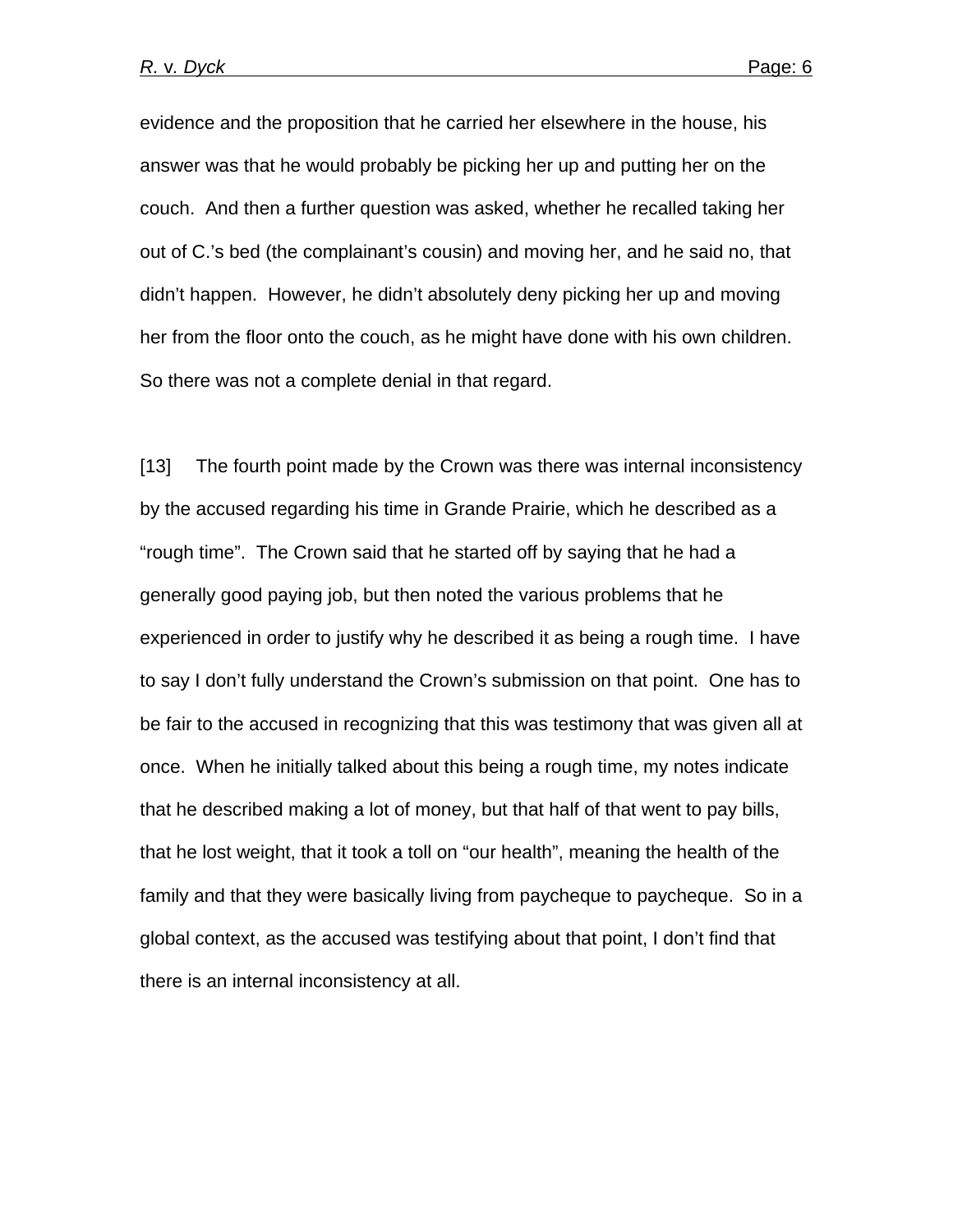[14] In summary, I don't accept the Crown's submission that these four points were fatal to the accused's testimony and should cause me to reject it entirely.

[15] Next, I turn to the evidence of D.S. and M.S. It is important here to recognize the context of the family. Sometime prior to the summer of 1999, D.S. went through a "custody battle" with W.S. I understand that went to court, as D.S. testified about court documents being exchanged. The mere fact that she referred to it as a custody battle is evidence that it would have caused some trauma within the family.

[16] There is also the point that D.S. moved from Whitehorse to Teslin in August 1998, initially into her grandpa's house, which was house number 2 in the photographs of the subdivision. Then she moved into Yukon Housing in Teslin from February to June of 1999. Then she moved back to the subdivision into house number 4, where she currently resides. Again, it is reasonable to presume that all these moves would have caused a fair amount of stress for D.S. and her family, including M.S.

[17] There is also a reference in the evidence of D.S. that as early as September of 1998, she noticed her daughter's masturbation behaviour was on the increase. She referred to M.S. as starting to "retaliate" to various household rules by resorting to masturbation. She was concerned enough that she involved the CATS ( "Child Abuse Treatment Services") Program in Whitehorse. At this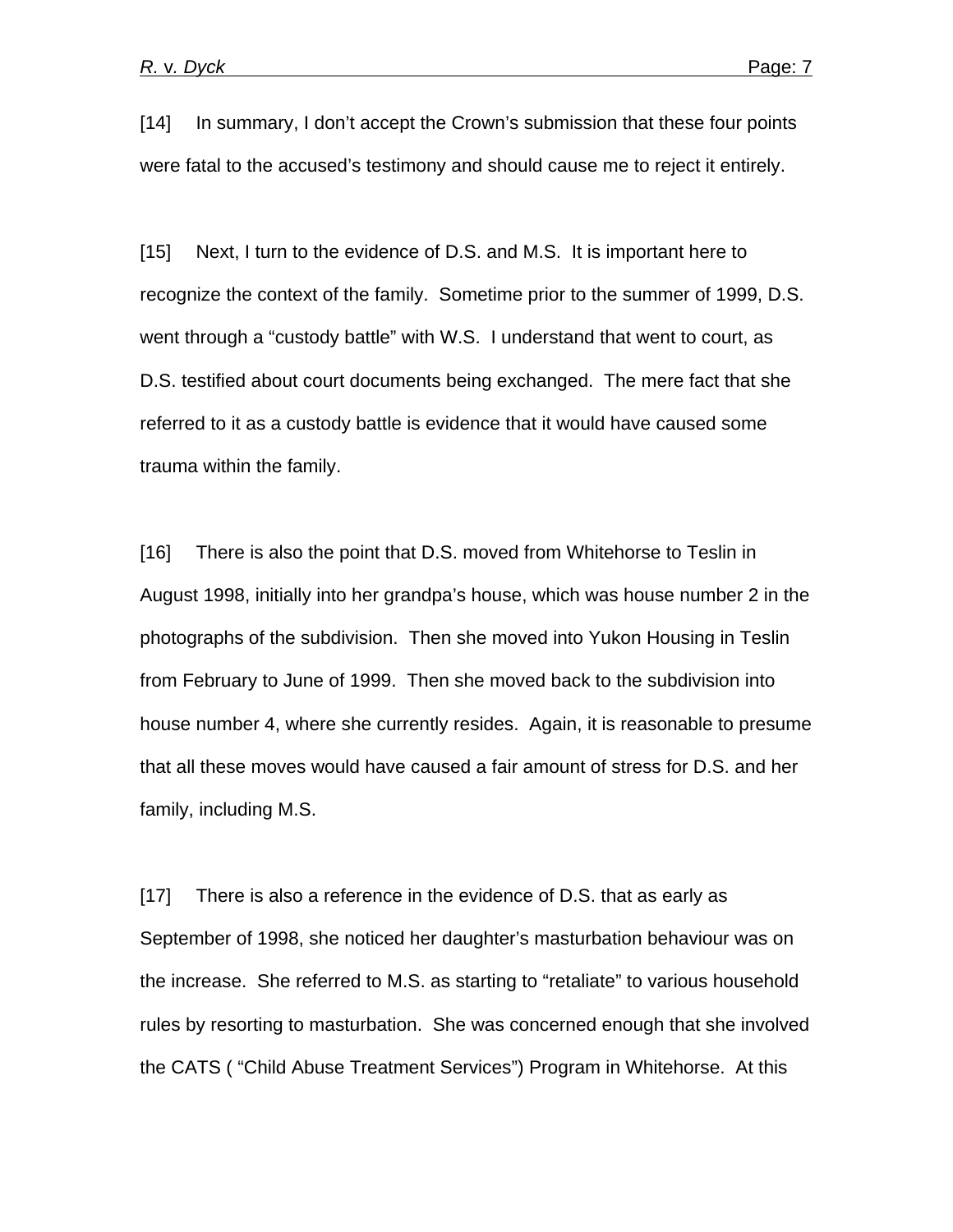time, M.S. would have been about two and a half years old, and that was well before she started sleeping over at the accused's home. There was also reference by the mother of bedwetting behaviour by her daughther. D.S. said that increased and decreased at different times. At times it reduced to almost nothing. However, that is somewhat at odds with the testimony of T.D., who apparently was aware of the problem. In fact, she was asked whether she was aware that M.S. had a bedwetting problem. She answered in the affirmative, but she said that never happened at their house and that she always checked.

[18] I mention the masturbation and the bedwetting because it initially seemed to figure as an important piece of evidence in the Crown's case, but there was an absence of any expert evidence as to how I should interpret this evidence, other than it being part of the big picture. I am unable to conclude it is probative of a material fact in this case.

[19] In terms of the family context, it is also important to remember that there is evidence that D.S. was not speaking with T.D. or the accused at different times. In particular, from February 1999 to about the end of September 1999. At other times, there was reference to her not being on speaking terms with the accused and his wife. That is some evidence of conflict within the extended family. Perhaps it was normal, but it is the sort of conflict that could have had an effect upon M.S. as a two or three-year old.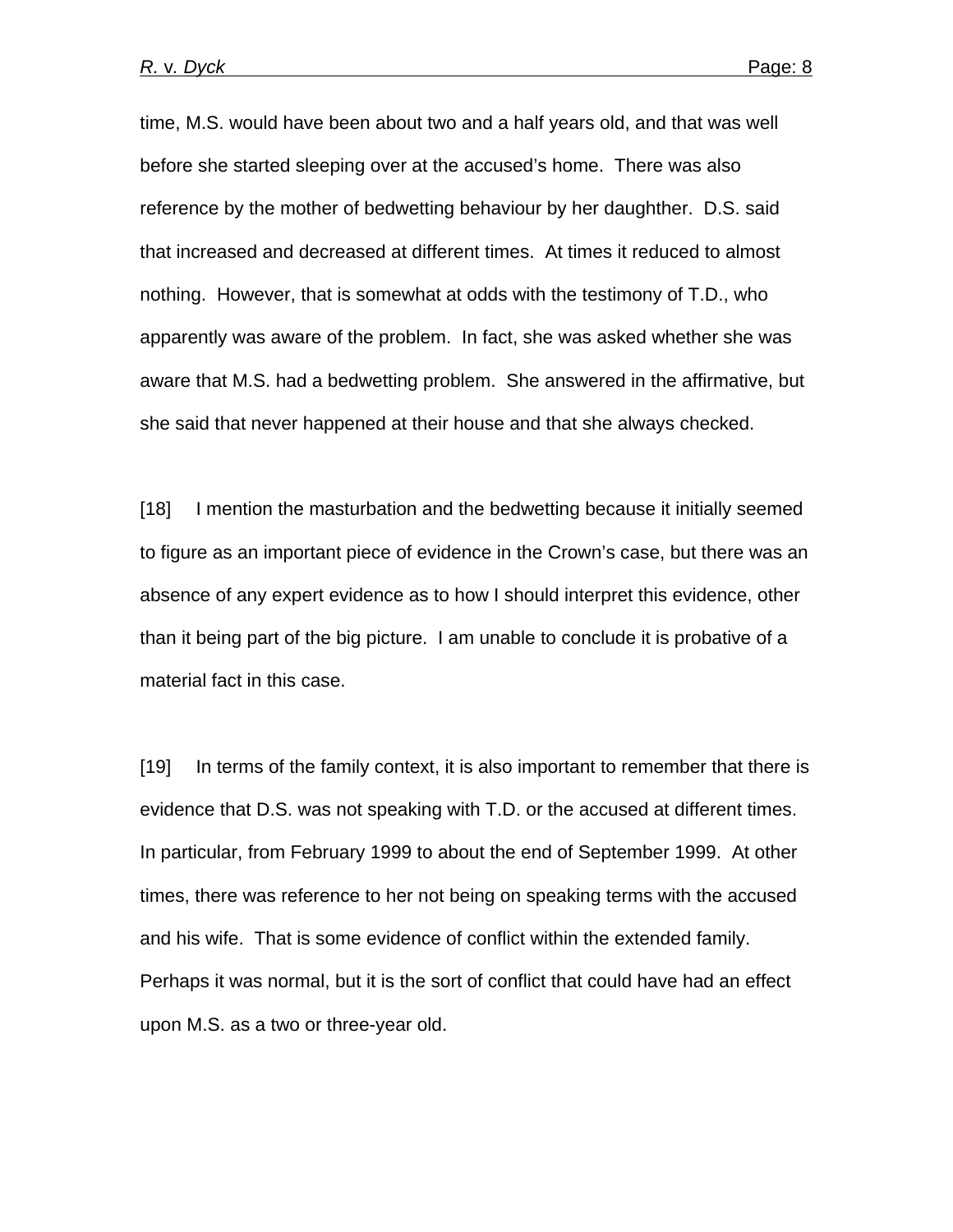[20] D.S. candidly admitted that there may have been times when she might have spoken badly about the accused and his wife in her daughter's presence, although she took steps to ensure that didn't happen. She couldn't say definitively that it did not. Again, that is the sort of thing that might have had an impact upon M.S. and might relate to how this has all unfolded.

[21] There is the evidence of the first disclosure by M.S. to her mother when M.S. was about four years old in 2001. There was evidence that the family got together to talk about it. There apparently was a decision to resolve the matter internally within the family. There was no complaint to the police. D.S. said in her evidence that there were certain rules that were set up after that meeting, one of which was that her daughter was not to be around the accused alone. D.S. said that M.S. never really showed any fear and that she still stayed over at the accused's residence, while Tammy was present, before the accused and Tammy moved to Grande Prairie.

[22] As for this move to Grande Prairie between the summer of 2001 and the summer of 2002, there is evidence that M.S. wanted to join the accused and his family; that she wanted to go along with them. There was no evidence that I recall of her expressing any particular fears or concerns to anyone about the accused, communicating her desire to go along with them to Grande Prairie. Also, when the accused and his family left without M.S., she lost her best friend C., someone she regarded as a sister, for a period of about one year when she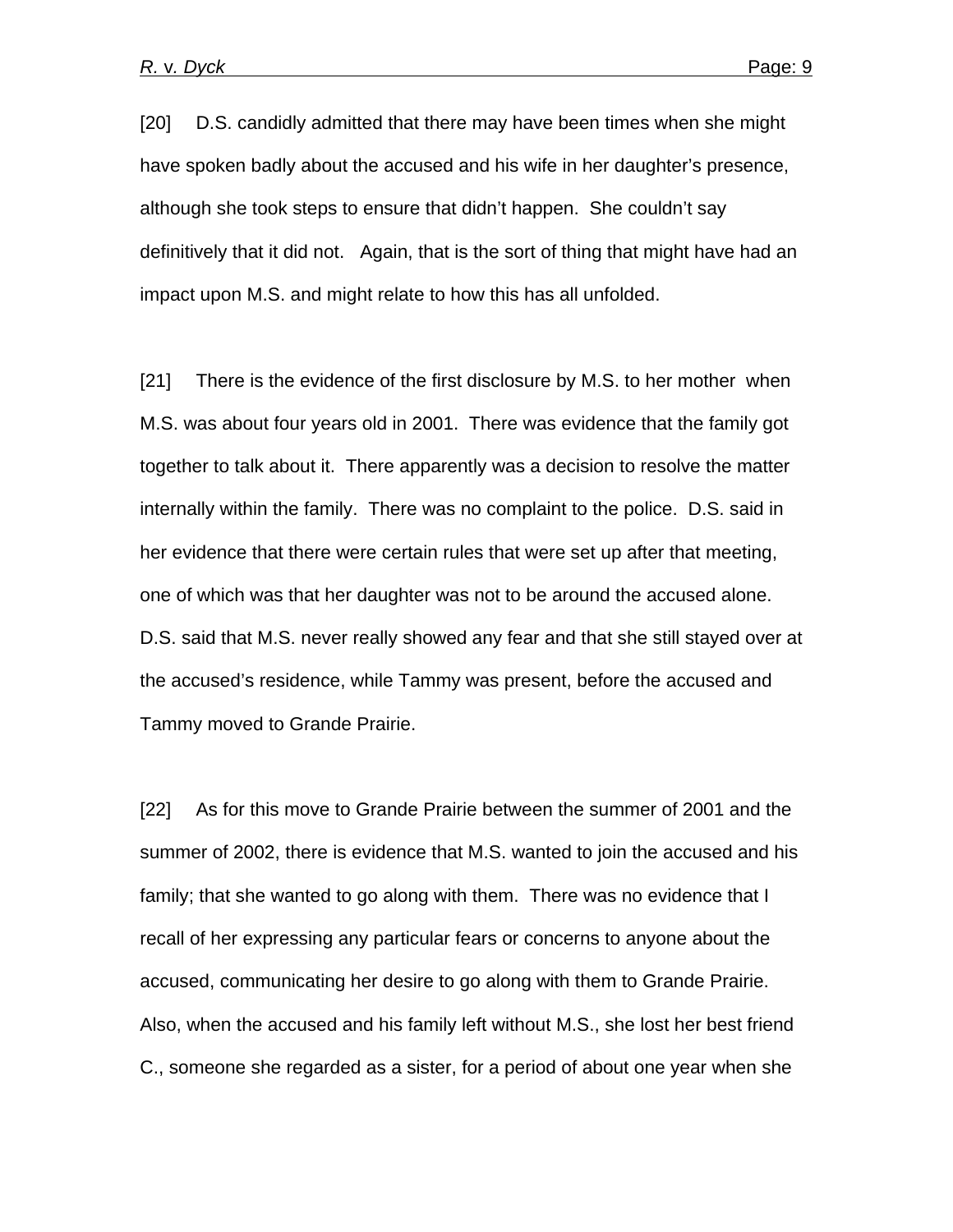was about four and five years old. That was something that no doubt caused some stress and perhaps even turmoil in her young life.

[23] Then there are a number of inconsistencies within the evidence of M.S. She said that the touching happened more than once. She talked about the accused touching her with his bare hands on her lower private, her front private, which I take to be her vagina. She said that it happened more than once and "just about every time I'd sleep over". She confirmed that evidence in crossexamination, that it happened just about every time she slept over. Yet there is a virtual absence of any evidence that she feared the accused, around that time. It was not until after the most recent disclosure, which led to the charges being laid and apparently some no-contact provisions being employed, that M.S. expressed her fear of the accused.

[24] Also, there is the point about the first incident of alleged penile contact by the accused, as testified to in this trial by M.S. She said, according to my notes, that "While he was doing it, I started to get sleepy and fell asleep." Not only does it strike me as somewhat counterintuitive that she would be falling asleep during that kind of behaviour by the accused, which was apparently novel and strange and perhaps even fear-inducing to her, but it appears to be contrary to the evidence that she gave at the preliminary inquiry in this matter on December  $2<sup>nd</sup>$ , 2003. There she said, at page 18: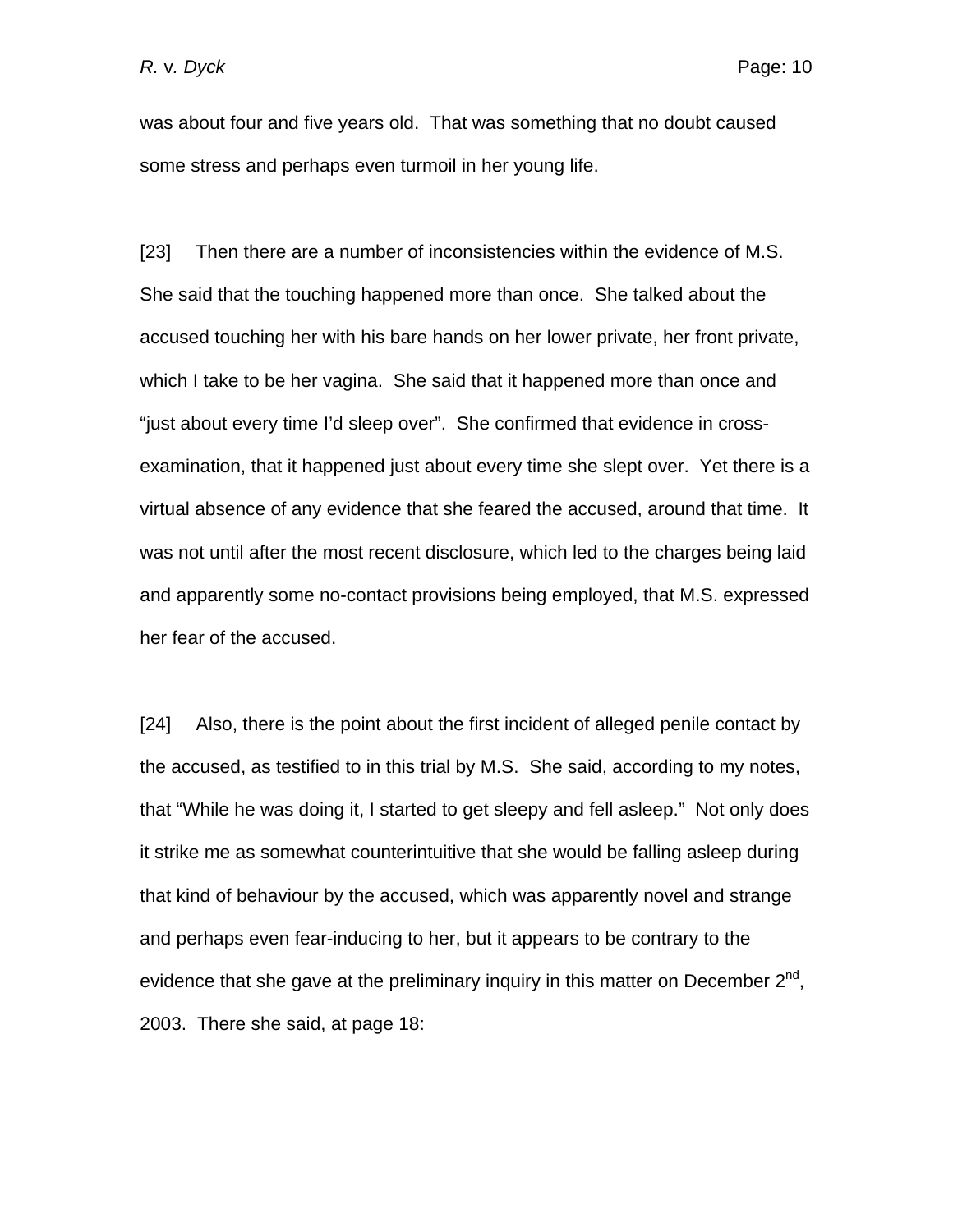When he was doing the thing to me, he put his private onto mine…

(I pause here to interject that it is clear from reading all of the transcript segments which were filed as Exhibit 2 that we are talking about the same incident.) The quote continues:

Then I woke up and then I saw it.

[25] Then there is the point that M.S. did not disclose the evidence of her seeing male privates to Constable MacCracken, the RCMP officer who was involved in the investigation. Apparently she only disclosed the alleged penile contact at this trial. There was some mention by M.S., on cross-examination, of her having told her mother about that, but it was not part of the Crown's case. Therefore, I conclude that either it didn't happen, that is, that she did not tell her mother, or that her mother did not tell the police or the Crown about it.

[26] Then, M.S. said she told T.D. about a time when the accused stuck his finger in her mouth while he was sexually touching her. That is contradicted by T.D.'s evidence, which was that she was never approached by M.S. about that and nothing was said about that incident to her by M.S.

[27] There is also T.D.'s evidence that she heard M.S. tell her daughter C. "My mom's going to kill your dad." When M.S. was asked about that, she denied having said any such thing.